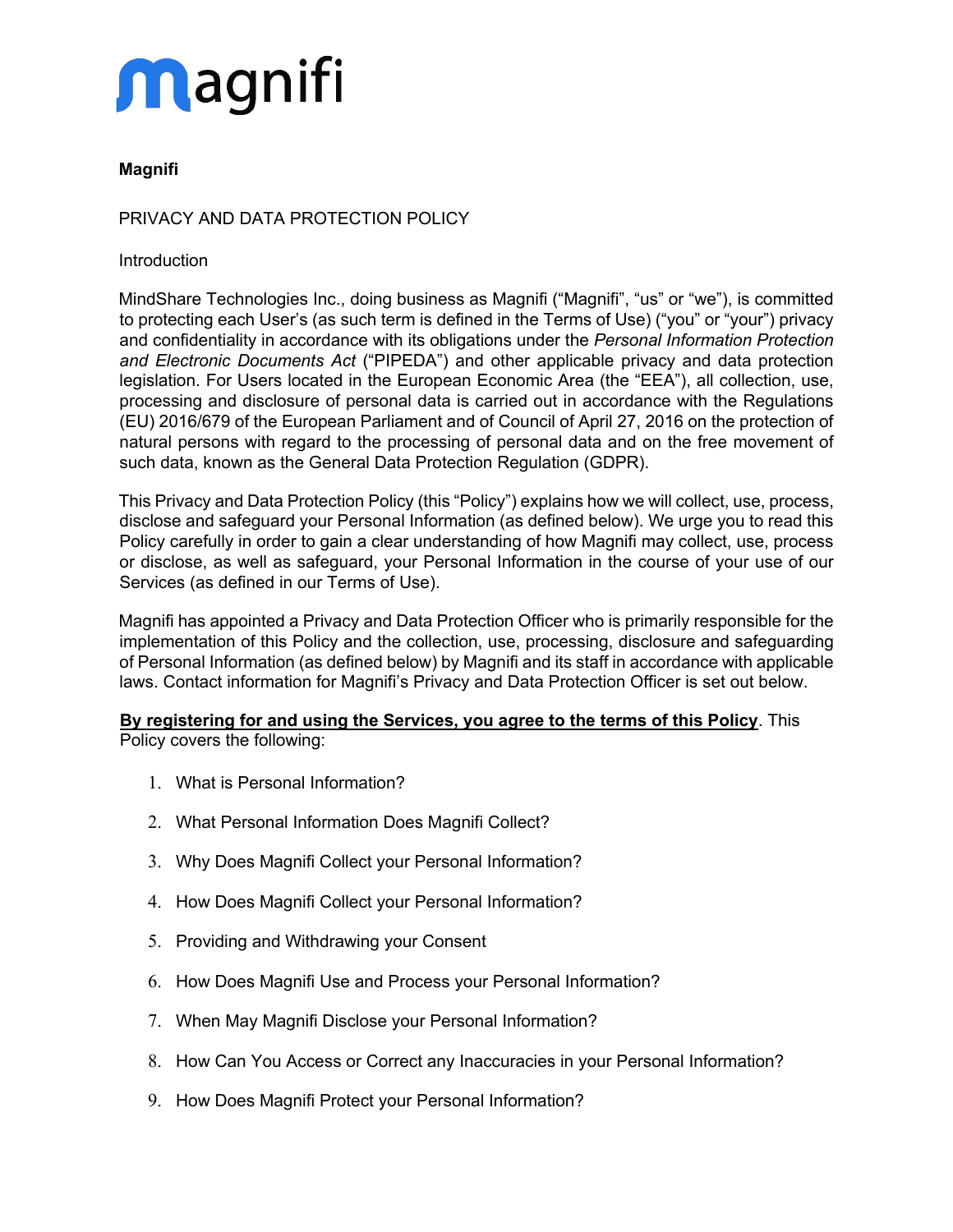

- 10. Links to other Websites
- 11. Cookies and other Technologies
- 12. Data Breaches
- 13. Questions Relating to your Privacy and Data Protection; Resolving your Privacy **Concerns**
- 14. Changes to this Privacy and Data Protection Policy

In the delivery of its application, services and website, Magnifi complies with the guiding principals of applicable laws and specifically with the following principles set out in Schedule I to PIPEDA:

**Principle 4.1 (Accountability)** – An organization is responsible for personal information under its control and must designate an individual responsible for compliance with PIPEDA (Magnifi's Privacy and Data Protection Officer);

**Principle 4.2 (Identifying Purposes)** – An organization must specify why it is collecting personal information, and such purposes must be identified at or before the information is collected;

**Principle 4.3 (Consent)** – An organization must obtain an individual's consent for the collection of personal information and subsequent use, processing and disclosure;

**Principle 4.4 (Limiting Collection)** – An organization must limit the collection of information to that which is necessary for the identified purposes;

**Principle 4.5 (Limiting Use, Processing, Disclosure and Retention)** – An organization must not use, process or disclose personal information for a purpose other than for which it was collected, except with the consent of the individual or where required or permitted by law;

**Principle 4.6 (Accuracy)** – An organization must ensure that personal information it maintains is accurate, complete and up to date;

**Principle 4.7 (Safeguards)** – An organization must take appropriate safeguards to protect personal information;

**Principle 4.8 (Openness)** – An organization must be open about its policies and practices;

**Principle 4.9 (Individual Access)** – An organization must provide individuals with a right of access to their personal information, subject to certain restrictions as set out in PIPEDA; and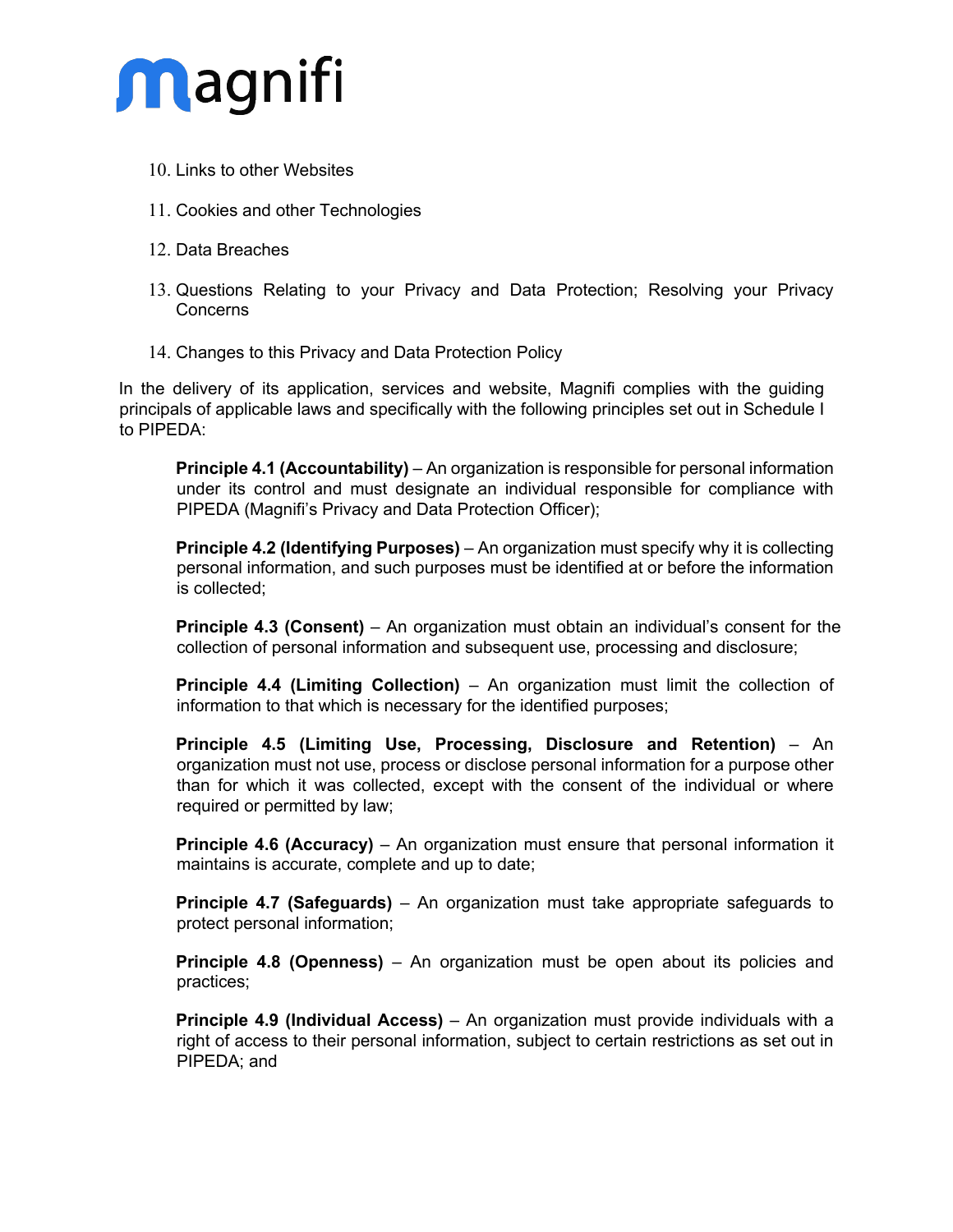

**Principle 4.10 (Challenging Compliance)** – An organization must advise individuals of its complaint procedures.

### **1. What is Personal Information?**

"Personal Information" means any information, recorded in any form, about an identified individual or an individual whose identity may be inferred or determined from such information, other than business contact information (e.g. name, date of birth, mailing address, telephone number, email address).

This Policy does not cover business contact information or aggregated data from which the identity of an individual cannot be determined. Magnifi retains the right to use and process business contact information and aggregated data in any way that it determines appropriate, subject to applicable laws.

### **2. What Personal Information Does Magnifi Collect?**

We collect information you provide directly to us when you become a User. Some examples of the type of information we collect when you create or modify your account, request on demand or schedule knowledge services, contact support, or otherwise communicate with us includes: name, email, telephone number, date of birth, mailing address, IP address, profile picture, video, social media details, payment method, banking information and other information you choose to provide.

If you provide us with your social media details, we may retrieve publicly available information about you from social media.

We may also collect non-personally identifiable information about your use of our Services when you interact with or use our Services, or respond to e-mails, newsletters or promotional or other information communications.

### **3. Why Does Magnifi Collect and Process Personal Information?**

Magnifi may use and process the Personal Information you provide to:

- (a) Maintain and improve our Services, including, for example, to authenticate your identity, to assess your eligibility to use our services, to facilitate payments, send receipts, open and administer your account, provide products and services you request (and related information), develop new features, provide User support, develop features, send product updates and administrative messages, and to ensure that your Personal Information is correct and up-to-date;
- (b) Perform internal operations, including, for example, to prevent fraud, money laundering and abuse of our Services or other unauthorized or illegal activities; to troubleshoot software bugs and operational problems; to conduct data analysis, testing, and research; and to monitor and analyze usage and activity trends;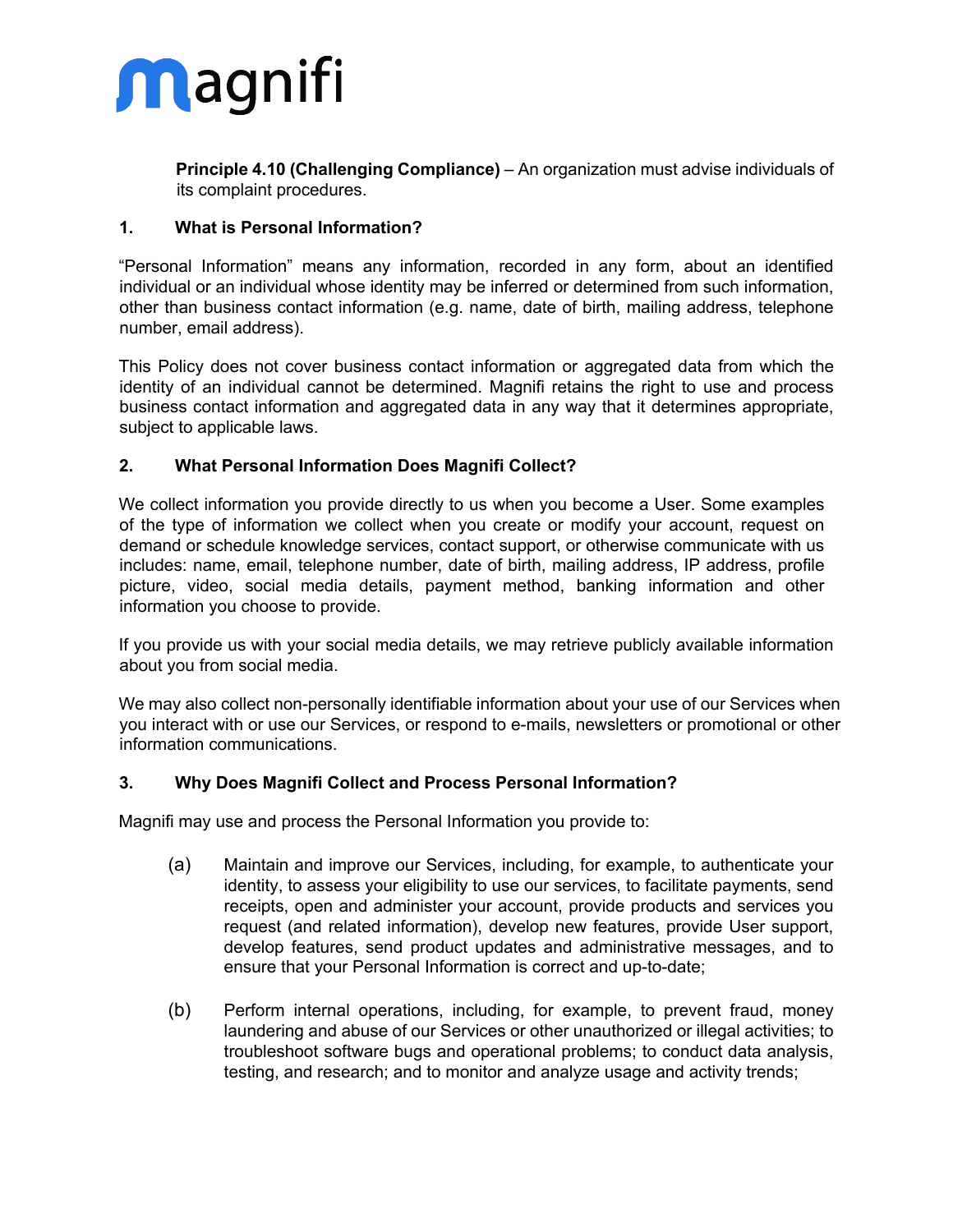- (c) Send or facilitate communications for Users in connection with your use of certain features;
- (d) Send you communications we think will be of interest to you, including information about products, services, promotions, news, and events of Magnifi;
- (e) Receive and share feedback from Users;
- (f) Personalize, manage and improve the Services; and
- (g) For other purposes, as may be identified from time to time, either prior to or at the time of collecting your Personal Information, or as permitted or required by law.

### **4. How Does Magnifi Collect your Personal Information?**

Magnifi obtains most of your Personal Information directly from you, whether in person, over the phone, by mail, or over the Internet. On occasion, we may collect Personal Information about you from third-parties, such as from those who are authorized by you to disclose your Personal Information to us, from government agencies or from public sources or records. Magnifi only collects Personal Information for purposes that would be considered reasonable in the circumstances and only such information as is required for the purposes of providing its Services. We use only fair and lawful methods to collect Personal Information and will only collect your Personal Information with your consent or as otherwise permitted or required by law.

### **5. Providing and Withdrawing your Consent**

Unless permitted by law, no Personal Information is collected, without first obtaining the consent of the individual concerned to the collection, use, processing and disclosure of that information. **While we may on occasion seek your express consent, by registering for and using the Services, you consent to our collection, use, processing and disclosure of your Personal Information and agree to the terms of this Policy**. We will seek your express consent to collect, use, disclose or process your Personal Information where required by applicable law.

Additionally, we will seek consent to use, process and disclose Personal Information after it has been collected in those cases where we wish to use or process the information for a new or different purpose where the individual concerned has not already consented to such a use or processing of their personal information.

Any consent will always be entirely voluntary. However, if you do not grant the required consent or if you withdraw a consent to the collection, use, processing or disclosure of your Personal Information, use of the Services may not be possible.

### *Withdrawing your Consent*

In most cases and subject to legal and contractual restrictions, you are free to refuse or withdraw your consent to the collection, use, processing or disclosure by Magnifi of your Personal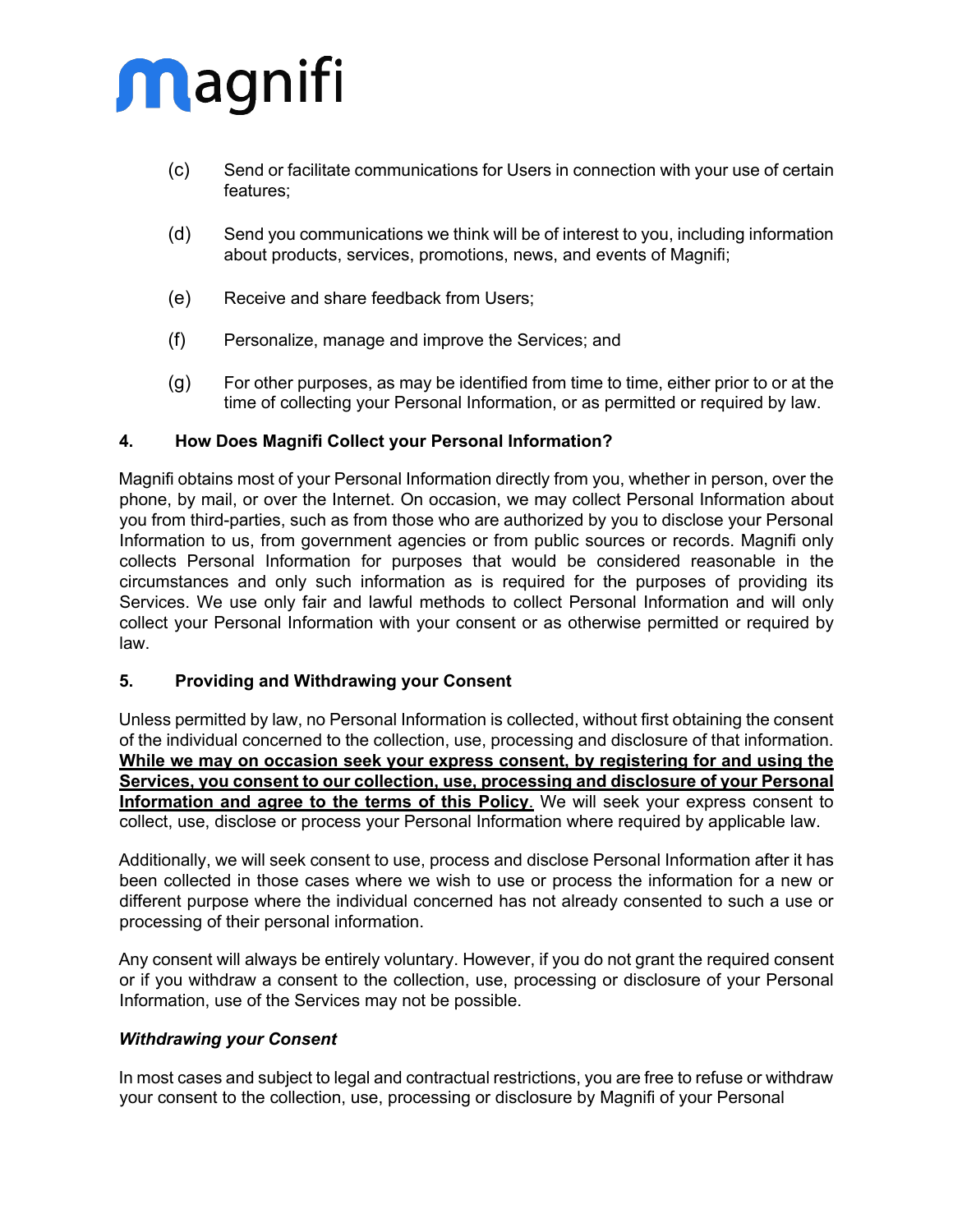Information when using the Services or by contacting Magnifi's Privacy and Data Protection Officer. However, the withdrawal of your consent is not retroactive. It should be noted that in certain circumstances, our Services can only be offered if you provide us with your Personal Information. Consequently, if you choose not to provide us with the required Personal Information, we may not be able to offer you the use of our Services. We will inform you of the consequences of the withdrawal of consent.

Notwithstanding anything in this Policy, we will, from time to time, seek consent from you to use, process or disclose your Personal Information collected for a purpose other than the purposes set out herein. If you provide us with the Personal Information of other individuals, you are responsible for obtaining the consent of the individuals from whom you collect any Personal Information at the time of collection in accordance with all applicable privacy laws.

## **6. How Does Magnifi Use and Process Your Personal Information?**

We use and process the information we collect to provide you with the Services and to respond to your questions. We also use and process it to provide a better user experience and to continue improving the quality of our Services. We may use or process Personal Information and other information to communicate with you about our Services, including updates or newsletters, or to deliver content that may be of interest to you.

We also use and process the information we collect to ensure that our application, services or website remain functioning and secure, or to investigate, prevent or act on any illegal activities or violations of the Terms of Service. Our use and processing of Personal Information is limited to the purposes described in this Policy and Magnifi does not otherwise sell, trade, barter, exchange or disclose for consideration any Personal Information it has obtained.

## **7. When May Magnifi Disclose Your Personal Information?**

Magnifi may disclose your Personal Information to:

- (a) Individuals or organizations who are our advisers or third-party service providers; and
- (b) Individuals or organizations who are, or may be, involved in maintaining, reviewing and developing our systems, procedures and infrastructure including testing or upgrading our computer systems.

### *Third-Party Service Providers or Contractors*

Magnifi contracts with third-party service providers to provide support services required for the provision of our application, services and website.

Where Magnifi transfers Personal Information to third-party service providers or contractors that perform services on its behalf, we will notify Users as to the identity of those third-party service providers and require those third-party service providers to use such information solely for the purposes of providing services to Magnifi or our users, and to have appropriate safeguards for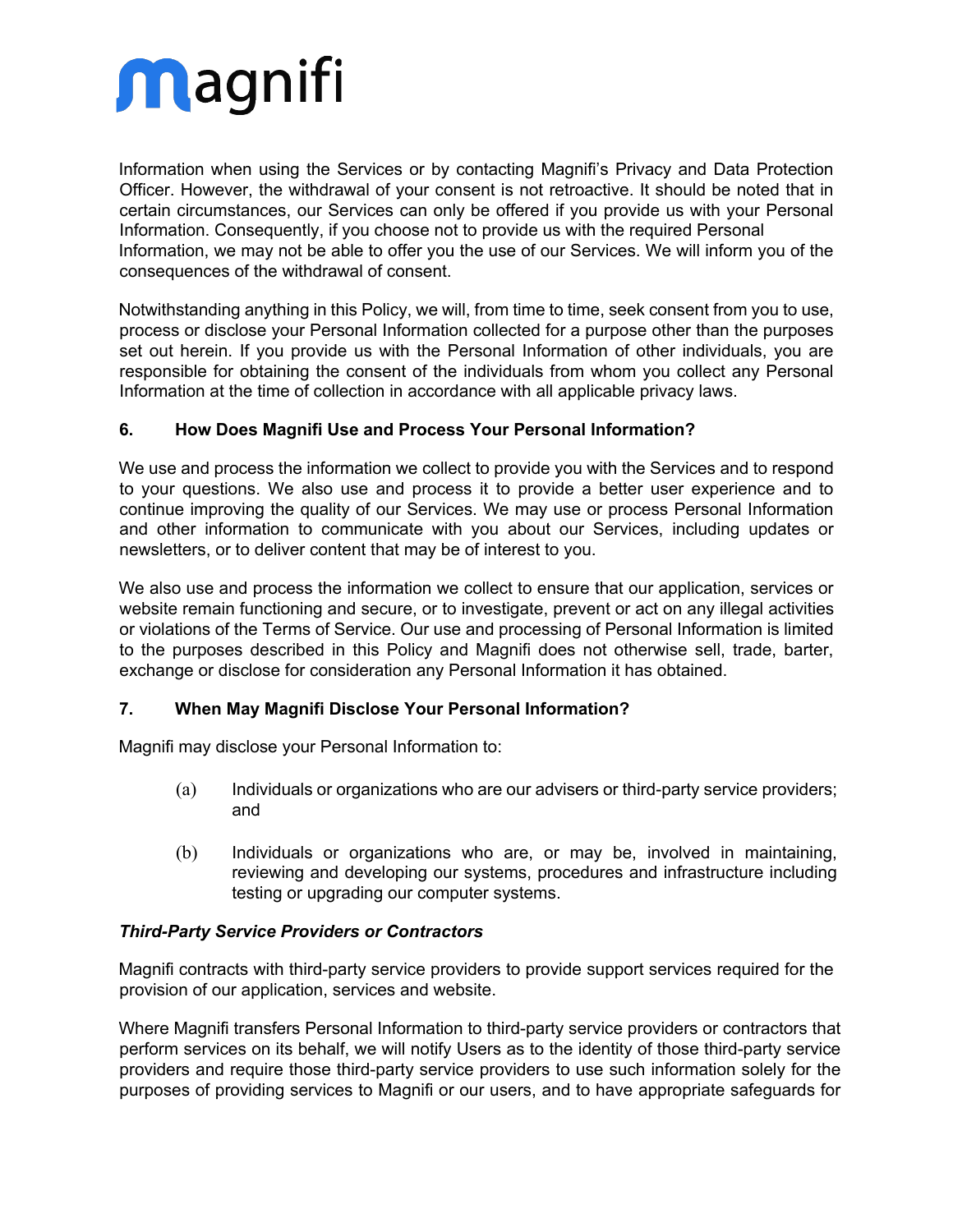the protection of that Personal Information. Sharing of information with third-party service providers and contractors will occur only after those entities have entered into a confidentiality agreement that:

- (a) Prohibits them from using, allowing access to, or disclosing your Personal Information to any other party (unless required to do so by law); and
- (b) Requires them to have appropriate protections in place to ensure the ongoing confidentiality of your Personal Information.

Magnifi may transfer Personal Information to a third-party service provider which is located outside of Canada where privacy laws may differ from those in Canada. Your Personal Information may also therefore be subject to access by and disclosure to law enforcement agencies under the applicable foreign legislation. If you are located in Canada, the United States or the EEA, we will not transfer Personal Information to a country or jurisdiction that does not have similar privacy and data protection laws.

### *Where Disclosure Can be Made Without Consent*

Please note that there are circumstances where the use, processing and/or disclosure of Personal Information may be justified or permitted or where Magnifi is obliged to disclose information *without* consent. Such circumstances may include:

- (a) Where required by law or by order or requirement of a court, administrative agency or governmental tribunal;
- (b) Where Magnifi believes, upon reasonable grounds, that it is necessary to protect the rights, privacy, safety or property of an identifiable person or group;
- (c) Where it is necessary to permit Magnifi to pursue available remedies or limit any damages that we may sustain;
- (d) Where the information is public;
- (e) Where it is reasonable for the purposes of investigating a breach of an agreement, or actual or suspected illegal activity; or
- (f) Where it is necessary for the purpose of a prospective business transaction if the information is necessary to determine whether to proceed with the transaction or to complete the transaction, or a completed business transaction where the information is necessary to carry on the activity that was the object of the transaction. A "business transaction" includes:
	- (i) the purchase, sale or other acquisition or disposition of an organization or a part of an organization or any of its assets;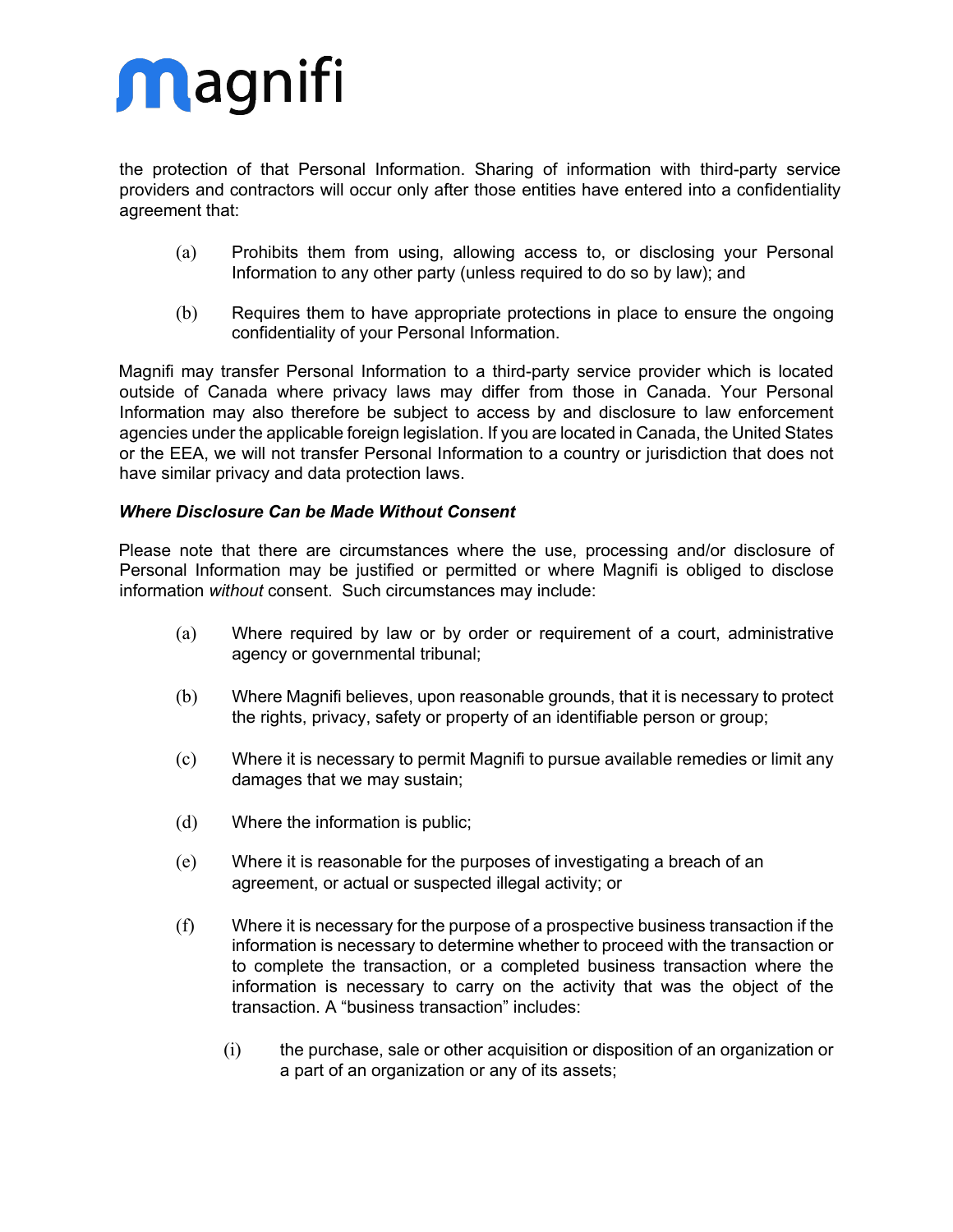

- (ii) the merger or amalgamation of two or more organizations;
- (iii) the making of a loan or provision of other financing to an organization or a part of an organization;
- (iv) the creating of a charge on, or the taking of a security interest in or a security on, any assets or securities of an organization;
- (v) the lease or licensing of any of an organization's assets; and
- (vi) any other prescribed arrangement between two or more organizations to conduct a business activity.

Where obliged or permitted to disclose information without consent, Magnifi will not disclose more information than is required.

In the event the business transaction does not go through, we will require, by contract, the other parties to the transaction not to use, process or disclose your Personal Information in any manner whatsoever, and to return or destroy such Personal Information. Any of our successors or assigns will be permitted to collect, use, process and disclose your Personal Information for substantially the same purposes as those set out in, and in accordance with, this Policy.

### **8. How Can You Access or Correct any Inaccuracies in or Delete your Personal Information?**

Magnifi endeavours to ensure that any Personal Information provided and in its possession is as accurate, current and complete as necessary for the purposes for which we collect and use that information. If we become aware that Personal Information is inaccurate, incomplete or out of date, we will revise the Personal Information and, if necessary, use our commercially reasonable efforts to inform third-party service providers or contractors which were provided with inaccurate information so that those third-parties may also correct their records.

Magnifi permits the reasonable right of access and review of Personal Information held by us about an individual and will endeavour to provide the information in question within a reasonable time. To guard against fraudulent requests for access, we may require sufficient information to allow us to confirm that the person making the request is authorized to do so before granting access or making corrections.

Magnifi will not charge you for verifying, correcting or deleting your information; however, to the extent permitted by applicable law, there may be a minimal charge imposed if you need a copy of our records.

When your Personal Information is no longer required for our purposes, we have procedures to destroy, delete, erase or convert it into an anonymous form. You may contact Magnifi at any time to have your Personal Information deleted. Magnifi will then only retain any such information to prevent fraud or abuse, to satisfy legal obligations or as may be required by applicable law.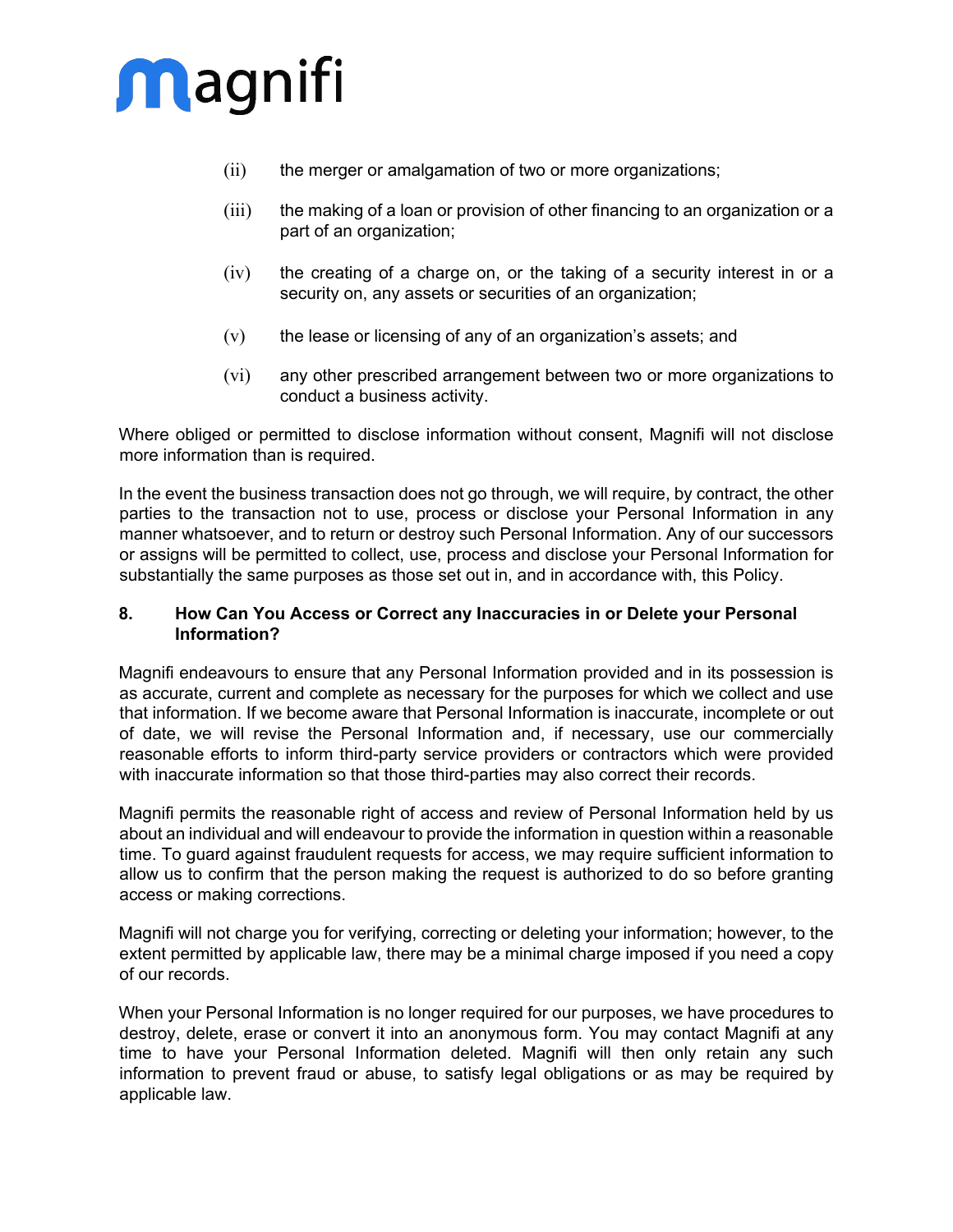Please note that access to some information may be restricted as permitted or required by law. For example, information may not be provided if it includes references to other persons, is subject to privilege, is confidential or proprietary to Magnifi, or is subject to an investigation.

## **9. How Does Magnifi Protect your Personal Information?**

Magnifi maintains appropriate and modern physical, procedural and technical security with respect to its offices and information storage facilities so as to prevent any loss, misuse, unauthorized access, disclosure, or modification of Personal Information. This also applies to our disposal or destruction of Personal Information. Magnifi further protects Personal Information by restricting access to it to those, officers, employees and third-party service providers that require access to the information in order that we may provide our Services, and who have been made aware of the importance of keeping Personal Information confidential.

If any officer, employee or independent contractor of Magnifi misuses Personal Information, this will be considered a serious offence for which disciplinary action may be taken, up to and including termination of the applicable employment or independent contractor agreement. If any third-party individual or organization misuses Personal Information obtained solely for the purpose of providing services to Magnifi, this will be considered a serious offence for which action may be taken, up to and including termination of any agreement between Magnifi and that individual or organization.

We keep your Personal Information only as long as it is required for the reasons it was collected. The length of time we retain information varies, depending on the purpose for which it was collected and the nature of the information. This period may extend beyond the end of your relationship with us but it will be only for so long as permitted by applicable laws and so long as it is necessary for us to have sufficient information to respond to any issues that may arise at a later date.

Magnifi will regularly perform internal audits so as to ensure that its internal processes and procedures as well as its physical and technical security measures remain in compliance with applicable laws. Magnifi will also conduct Data Privacy Impact Assessments (DPIAs) from time to time, as and when appropriate.

## **10. Links to other Websites**

Magnifi may provide links to, or automatically produce search results for, third-party websites or resources or third-party information referencing or linking to third-party websites or resources. Magnifi has no control over such third-party websites and resources, and you acknowledge and agree that Magnifi is not responsible for the content or information contained therein. When you follow such a link, you are no longer protected by this Policy and we encourage you to read the privacy statements or other disclaimers of such other parties. Magnifi is not responsible for the privacy or security practices or the content of non-Magnifi websites, products, applications or services.

Magnifi cannot and does not guarantee, represent or warrant that the content or information contained in such third-party websites and resources is accurate, legal, non-infringing or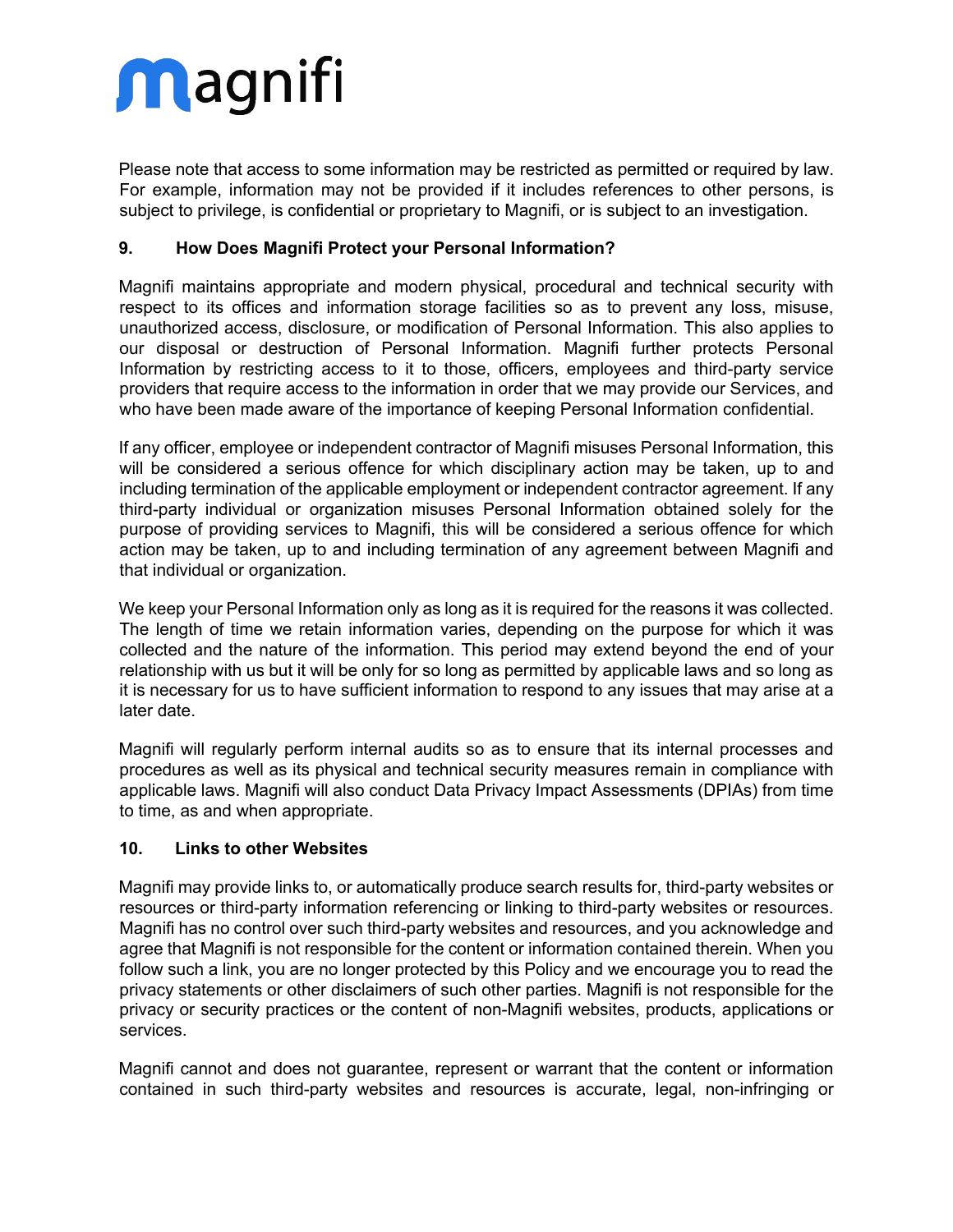inoffensive. Magnifi does not endorse the content or information of any third-party website or resource and, further, Magnifi does not warrant that such websites or resources will not contain viruses or other malicious code or will not otherwise affect your computer or portable device. By using any of the Services to search for or link to a third-party website, you agree and understand that Magnifi shall not be responsible or liable, directly or indirectly, for any damages or losses caused or alleged to be caused by or in connection with your use of, or reliance on, Magnifi to obtain search results or to link to a third-party website.

## **11. Cookies and other Technologies**

## *Cookies*

Magnifi may use cookies to track the use of our website and to facilitate and enhance your experience using our Services. "Cookies" are small pieces of information that are stored by your browser on your computer's or portable device's internal memory. Our cookies enable us to facilitate access to different aspects of our website. For example, by showing when and how you and others visit our website, cookies help us to see which pages of the website are popular and which are not. Cookies can also help us to improve your enjoyment of our website, for example, by remembering your address or other personal information when you request information or services on the website.

Most web browsers automatically accept cookies, but you can disable this function so that your browser will not accept cookies. Please be aware that disabling this function may impact your use and enjoyment of our Services.

## *Embedded Scripts*

Embedded scripts are programming code designed to collect information about your interactions with our website, such as information about the links on which you click. The code is temporarily downloaded onto your computer or portable device from our web server or a thirdparty service provider. The code is active only while you are connected to our website, and is deactivated or deleted once you disconnect from the website.

## **12. Data Breaches**

Where a data breach has occurred, Magnifi will notify applicable regulators and Users affected or potentially affected by the breach within 72 hours following the occurrence thereof.

### **13. Questions Relating to your Privacy and Data Protection; Resolving your Privacy Concerns**

In the event of questions about: (i) access to your Personal Information; (ii) our collection, use, processing or disclosure of your Personal Information; (iii) having your Personal Information updated or corrected; (iv) having your Personal Information deleted; or (v) this Policy, please contact Magnifi's Privacy and Data Protection Officer at:

### Magnifi

Attention: Privacy and Data Protection Officer